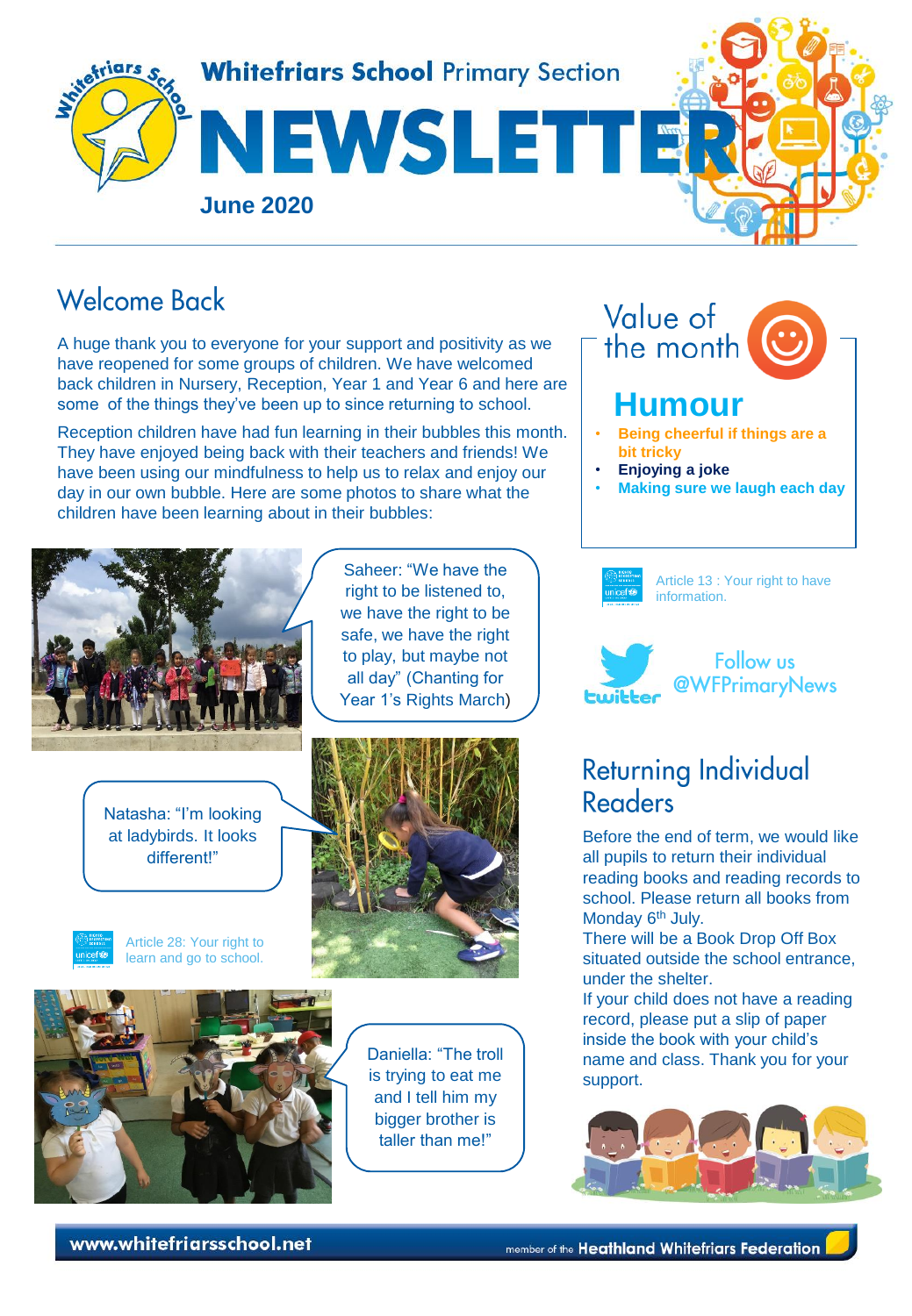

Diane: "We are creating our own Gingerbread girl"

In Year 6, we have been doing lots of interesting learning about human rights. We used our green 'creative thinking hat' to make our very own posters illustrating the importance of human rights. "We compared human rights to children's rights and found many similarities." *Abdur-Raffay*

" I enjoyed being extra creative with my poster. I cut out paper and made book shape flaps. Then I wrote rights inside each of the flaps." *Tirth*

" I loved making flags to represent that lots of countries have these rights." *Yash*



"When I first came back to school I wasn't sure what it would be like. I am really enjoying it and I am glad I am back. The classrooms and playground look very different but this is to keep us all safe. I love that we are doing lots of mindfulness learning. My favourite lesson so far has been when we had to write down all of our good qualities and place this on a special flower template, we then used straws to create stems and leaves". *Bogden*

"I have really enjoyed practicing my art skills especially when we learnt about perspectives and horizons. We used chalk pastels to blend colours and used this to add light and dark shade" *Carmena*

www.whitefriarsschool.net